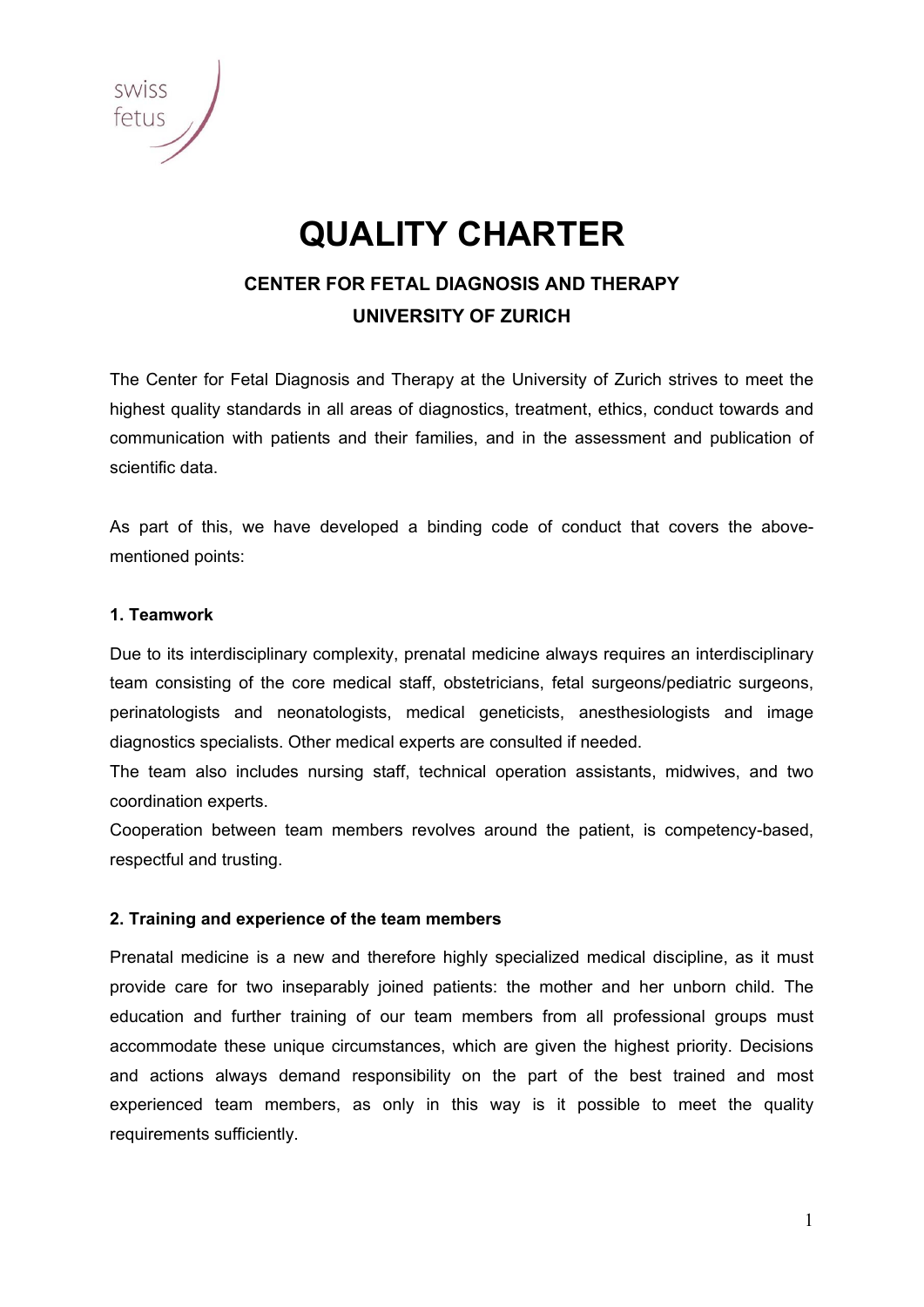

#### **3. Standard Operative Procedure (SOP)**

Wherever possible, we have a standard operative procedure in place for diagnostic, therapeutic, supportive and all other activities, as this allows proven quality standards to be upheld and further improved.

#### **4. Evidence-based approach**

As far as possible, our reasoning and actions are based on the best scientific evidence available, which we review on a regular basis. This practice also facilitates quality assurance and improvement.

#### **5. Partnerships and collaborations**

Because fetal-interventional and fetal-surgical cases are highly complex and relatively uncommon, we maintain partnerships and collaborate with the world's most important centers for fetal diagnostics and treatment. This active interchange is extremely fruitful in terms of new findings and increased experience.

### **6. Transparency, truthfulness and compliance with the highest scientific and ethical quality standards**

The innovative methods in the field of cutting-edge medicine used at our center must comply with the highest scientific, medical and ethical standards.

This includes the provision of continuous, objective, accurate and complete information to patients (and family members while observing medical confidentiality) and the directly involved team members. For surgical procedures and interventions, informed consent in writing must be provided after the patient has been fully informed.

It is also essential to collect relevant data in a standardized and thus scientifically viable form in order to conduct mandatory scientific studies concerning the efficacy, appropriateness, sustainability and economic viability. This also includes a quality assurance comparison with data from other centers. These studies must be presented in a timely fashion to a critical audience of experts at conferences, and published in scientific journals in which they are subjected to professional scrutiny.

Ultimately, it is a medical and ethical imperative to continuously improve successful or promising practices and leave less effective practices behind.